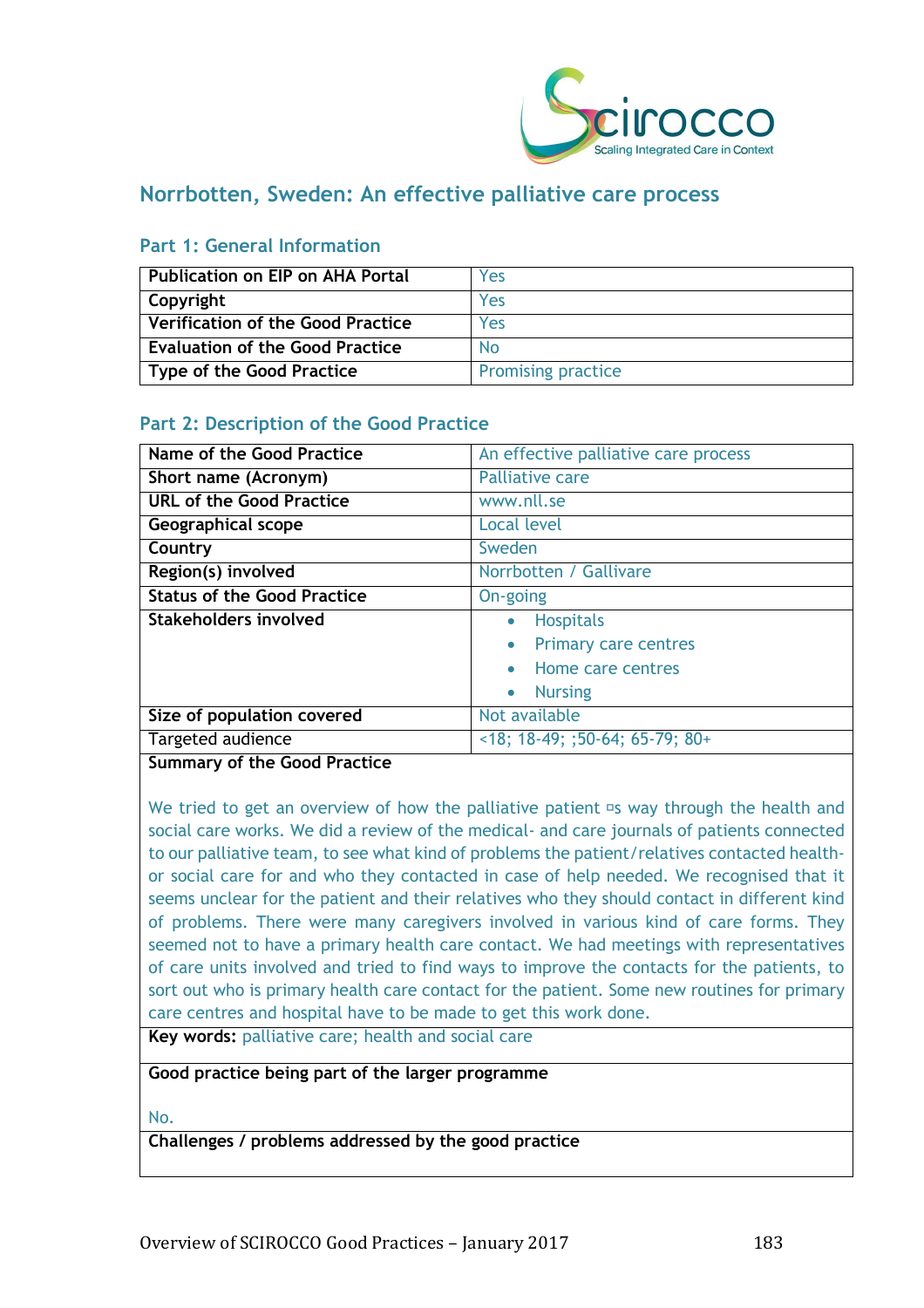

We wanted to improve the palliative care in the primary care area. We have seen difficulties with getting good palliative health care at home, according to the patients' desires. Also, we have notice knowledge gaps according to the base staff work and also unclear physician involvement which could contribute to difficulties with providing good quality health care to patients in need of support from health care providers in Gällivare.

**Importance of the challenges / problems before starting to implement good practice**

We did not have knowledge of this problem before we started the project. We wanted to se how the patient  $\Xi$ s way in the palliative care could be.

**Environment before the good practice was implemented** 

Ordinary provided in hospital interventions for patients in need of palliative health care. **Key innovative elements of the good practice and how the good practice improved situation compared to previous practice**

There has not been an improvement yet because new routines has not been fully constructed or implemented

# **Part 3: Transferability of the Good Practice**

|                                       |  | <b>Cost-effectiveness of the good</b>   Equal costs, improved outcomes |
|---------------------------------------|--|------------------------------------------------------------------------|
| practice (including all kind of costs |  |                                                                        |
| and outcomes such as better health,   |  |                                                                        |
| quality of life or other resources)   |  |                                                                        |
|                                       |  |                                                                        |

**Resources required for the deployment of the good practice (personnel, equipment, facilities, ICT and other resources required.**

No changes have been made so far. Routines need to be updated/are established for primary health care, community and hospital care. These must then be implemented and staff need to receive information about the new routines. No especial equipment is needed. Educational efforts need to be done regarding to base personnel, particularly for home care groups have been proposed. The municipality has the responsible to arrange educations but and the division offers the practical education concerning palliative care both for coworkers in the municipalities and for those working in the County Councils.

| <b>Total budget of the Good Practice</b> | Not available |
|------------------------------------------|---------------|
| Source of funding                        | Local funding |

**The main actions that have to be done to deploy the Good Practice**

The most important activity was that the municipal home care, primary care and inpatient, strived to solve problems in collaboration. The interventions decided in agreement was thereafter assembled and presented to the primary care management team. The management team has then given the clinic the mission to map the palliative care in the area. We have made proposals on procedures for inpatient care, based on these recommendations, but they have not yet been accepted by the highest leaders of the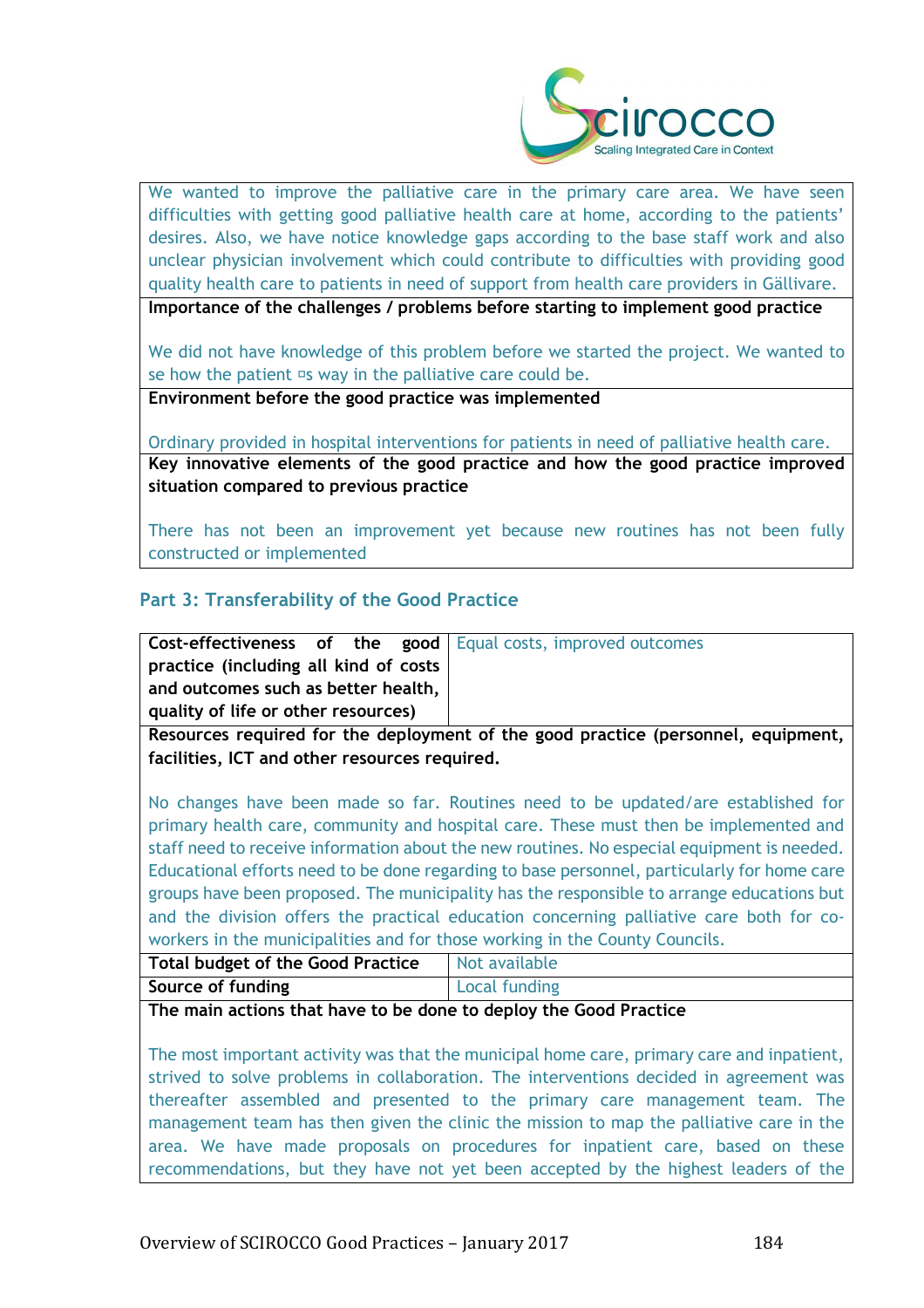

County Council of Norrbotten. None of the suggested improvement actions have yet been executed and we can therefore not yet see if the interventions' can change or improve the palliative care.

**Issues during the implementation of the Good Practice**

The difficulty is to get actions in the work. The project is, so far, only a "paper product" which not yet has been implemented.

**Additional resources required to scale up Good Practice**

No.

**Basis to support sustainability of the Good Practic**e

Easy-to-implement provides value to both patients and business without huge charges. **Evidence to observe the Good Practice**

The suggested work has been presented at local management meetings and on the "Utvecklingskraft" (The power of development) in a day in April this year. Otherwise, the work has not been presented anywhere.

# **Part 4: Viability assessment of the Good Practice**

**Time needed to deploy the Good Practice**

No evidence or no record kept of prior preparation. **Investment per citizens / patient / client in terms of financial resources**

No available calculation.

**Evidence behind the Good Practice**

Apparent evidence. Evidence is based on qualitative success stories.

**Maturity of the Good Practice**

The idea has been formulated and/or research and experiments are underway to test a 'proof of concept'.

**Estimated time of impact of the Good Practice**

Low impact – e.g. impact has been seen only while a pilot project was running **Impact observed**

Not available.

We have not yet seen any effects, as described above, but we expect to see an improved interaction from hospital care to home care, particularly regarding physician participation in home health care. We hope that this will lead to that those patients, who desire to be